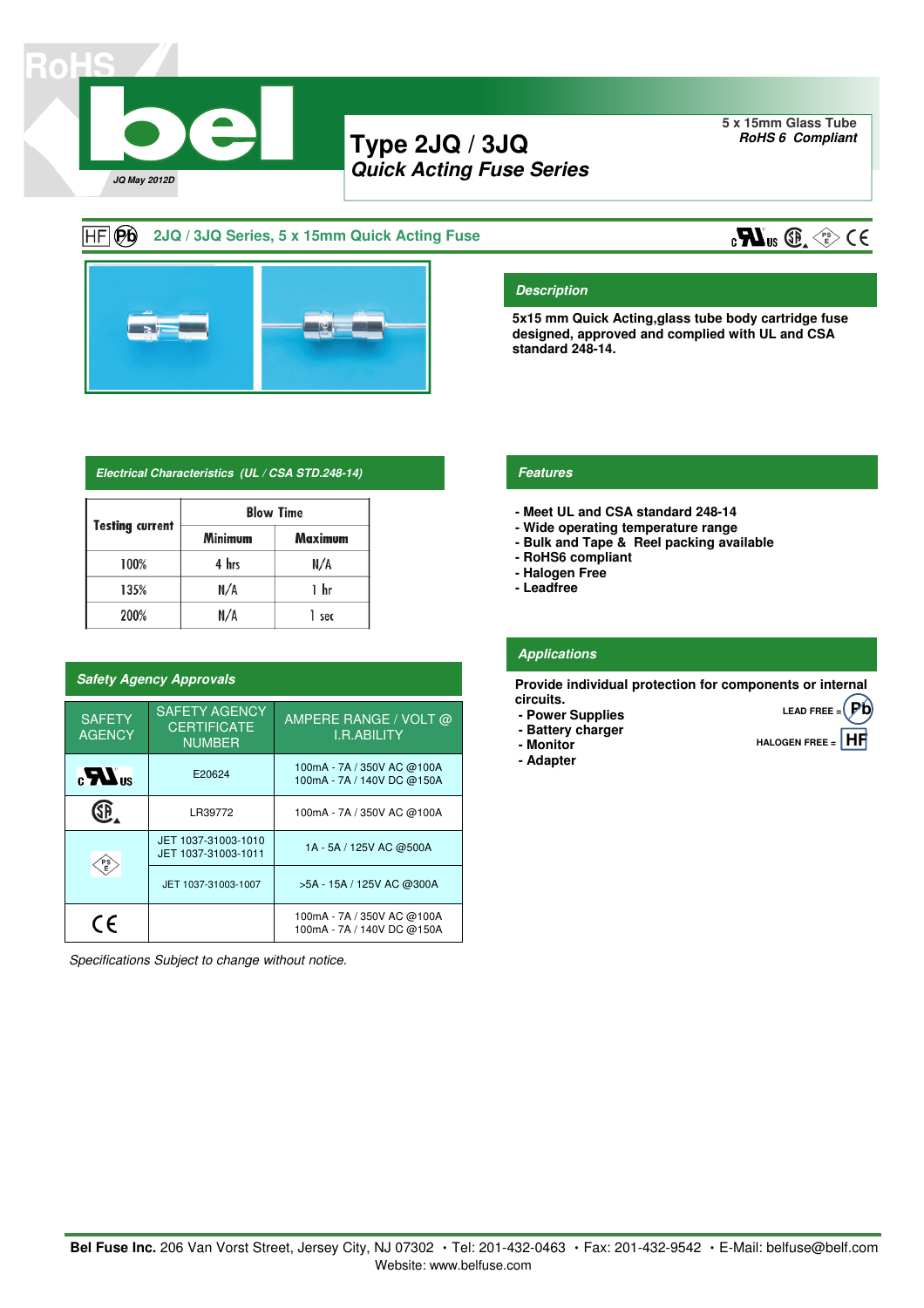## **Type 2JQ / 3JQ Quick Acting Fuse Series**

**5 x 15 mm Glass Tube RoHS 6 Compliant**  $HF$  $\odot$ **p** $\odot$ 



### **Electrical Specifications**

|                   |                    | Volt-drop<br>Typical<br>Cold<br>Resistance<br>(Volt)<br>(ohm)<br>Max. |          | Voltage<br>Rating<br>(V) | Interrupting<br>Rating | Melting I2T Melting I2T<br>$<$ 10 m Sec<br>(A2 Sec) | @ 10 ln<br>(A2 Sec) | Maximum<br>Power<br><b>Dissipation</b><br>(W) | <b>Agency Approvals</b>  |    |           |                                  |
|-------------------|--------------------|-----------------------------------------------------------------------|----------|--------------------------|------------------------|-----------------------------------------------------|---------------------|-----------------------------------------------|--------------------------|----|-----------|----------------------------------|
| Catalog<br>Number | Ampere<br>Rating   |                                                                       | @100% In |                          |                        |                                                     |                     |                                               | $\mathbf{R}_{\text{us}}$ | G. | ′PS<br>∖ይ | $\mathsf{c}\mathsf{c}\mathsf{I}$ |
| JQ 100-R          | 100 <sub>m</sub> A | 6.14                                                                  | 2.10     | 350                      |                        | 0.00097                                             | 0.0010              | 0.029                                         | Y                        | Y  |           | Y                                |
| <b>JQ 125-R</b>   | 125mA              | 4.29                                                                  | 2.05     | 350                      |                        | 0.0019                                              | 0.0020              | 0.035                                         | Y                        | Y  |           | Y                                |
| JQ 150-R          | 150 <sub>m</sub> A | 3.35                                                                  | 1.90     | 350                      |                        | 0.004                                               | 0.004               | 0.041                                         | Y                        | Y  |           | Y                                |
| <b>JQ 200-R</b>   | 200 <sub>m</sub> A | 2.01                                                                  | 1.70     | 350                      |                        | 0.007                                               | 0.008               | 0.048                                         | Y                        | Y  |           | Y                                |
| JQ 250-R          | 250 <sub>m</sub> A | 1.54                                                                  | 1.62     | 350                      |                        | 0.014                                               | 0.015               | 0.057                                         | Y                        | Y  |           | Υ                                |
| <b>JQ 300-R</b>   | 300mA              | 1.18                                                                  | 1.44     | 350                      |                        | 0.026                                               | 0.029               | 0.067                                         | Y                        | Y  |           | Y                                |
| <b>JQ 350-R</b>   | 350mA              | 0.98                                                                  | 1.50     | 350                      |                        | 0.036                                               | 0.040               | 0.072                                         | Y                        | Υ  |           | Y                                |
| JQ 400-R          | 400 <sub>m</sub> A | 0.46                                                                  | 0.60     | 350                      |                        | 0.05                                                | 0.06                | 0.079                                         | Y                        | Y  |           | Υ                                |
| <b>JQ 500-R</b>   | 500 <sub>m</sub> A | 0.33                                                                  | 0.55     | 350                      |                        | 0.10                                                | 0.11                | 0.092                                         | Y                        | Y  |           | Y                                |
| <b>JQ 600-R</b>   | 600mA              | 0.26                                                                  | 0.48     | 350                      | $100mA - 7A$           | 0.14                                                | 0.16                | 0.10                                          | Υ                        | Y  |           | Υ                                |
| <b>JQ 750-R</b>   | 750mA              | 0.188                                                                 | 0.45     | 350                      | / 350V AC              | 0.26                                                | 0.30                | 0.12                                          | Y                        | Y  |           | Y                                |
| <b>JQ 800-R</b>   | 800mA              | 0.170                                                                 | 0.40     | 350                      | @100A                  | 0.27                                                | 0.27                | 0.17                                          | Y                        | Y  |           | Y                                |
| <b>JQ 1-R</b>     | 1A                 | 0.112                                                                 | 0.40     | 350                      | 100mA - 7A             | 0.62                                                | 0.65                | 0.21                                          | Υ                        | Υ  | Y         | Y                                |
| JQ 1.25-R         | 1.25A              | 0.068                                                                 | 0.17     | 350                      | / 140V DC              | 0.80                                                | 0.82                | 0.26                                          | Y                        | Y  | Y         | Y                                |
| JQ 1.5-R          | 1.5A               | 0.056                                                                 | 0.16     | 350                      | @150A                  | 1.4                                                 | 1.4                 | 0.32                                          | Y                        | Y  | Y         | Y                                |
| <b>JQ 1.6-R</b>   | 1.6A               | 0.054                                                                 | 0.13     | 350                      |                        | 1.8                                                 | 1.9                 | 0.35                                          | Y                        | Y  | Y         | Y                                |
| <b>JQ 2-R</b>     | 2A                 | 0.041                                                                 | 0.16     | 350                      |                        | 2.3                                                 | 2.5                 | 0.39                                          | Υ                        | Υ  | Y         | Υ                                |
| <b>JQ 2.5-R</b>   | 2.5A               | 0.033                                                                 | 0.15     | 350                      |                        | 4.0                                                 | 4.3                 | 0.48                                          | Y                        | Y  | Y         | Y                                |
| <b>JQ 3-R</b>     | 3A                 | 0.027                                                                 | 0.15     | 350                      |                        | 4.6                                                 | 5.6                 | 0.59                                          | Y                        | Y  | Y         | Υ                                |
| JQ 3.5-R          | 3.5A               | 0.022                                                                 | 0.14     | 350                      |                        | 9                                                   | 10                  | 0.66                                          | Y                        | Y  | Y         | Y                                |
| <b>JQ 4-R</b>     | 4A                 | 0.019                                                                 | 0.14     | 350                      |                        | 12                                                  | 13                  | 0.73                                          | Y                        | Υ  | Y         | Y                                |
| <b>JQ 5-R</b>     | <b>5A</b>          | 0.015                                                                 | 0.13     | 350                      |                        | 20                                                  | 23                  | 0.9                                           | Y                        | Y  | Y         | Υ                                |
| <b>JQ 6-R</b>     | 6A                 | 0.012                                                                 | 0.13     | 350                      |                        | 35                                                  | 40                  | 1.1                                           | Y                        | Y  | Y         | Y                                |
| <b>JQ 7-R</b>     | 7A                 | 0.010                                                                 | 0.12     | 350                      |                        | 46                                                  | 53                  | 1.2                                           | Y                        | Y  | Y         | Y                                |

**Consult manufacturer for other ratings**

Website: www. belfuse.com Fax 852-2352-3706

Bel Fuse Inc. **Bel Fuse Ltd.** Bel Fuse Ltd. Bel Fuse Europe Ltd. Bel Stewart GmbH E-Mail: belfuse@belf.com Tel 852-2328-5515 Tel 44-1772-556601<br>Website: www. belfuse.com Fax 852-2352-3706 Fax 44-1772-561008

# CORPORATE OFFICE | FAR EAST OFFICE | EUROPE OFFICE | EUROPE

206 Van Vorst Street 8/F Luk Hop Industrial Building Preston Technology Management Centre | Industriestrasse 20 Jersey City, NJ 07302 8 Luk Hop Street Marsh Lane, Suite F15 61381 Friedrichsdorf Tel 201-432-0463 San Po Kong Preston, Lancashire, PR1 8UQ Germany<br>
Fax 201-432-9542 Kowloon, Hong Kong Dirited Kingdom Preston, Lancashire, PR1 8UQ Fax 201-432-9542 Kowloon, Hong Kong United Kingdom Tel 49-6172-9552-0<br>E-Mail: belfuse@belf.com Tel 852-2328-5515 Tel 44-1772-556601 Fax 49-6172-9552-40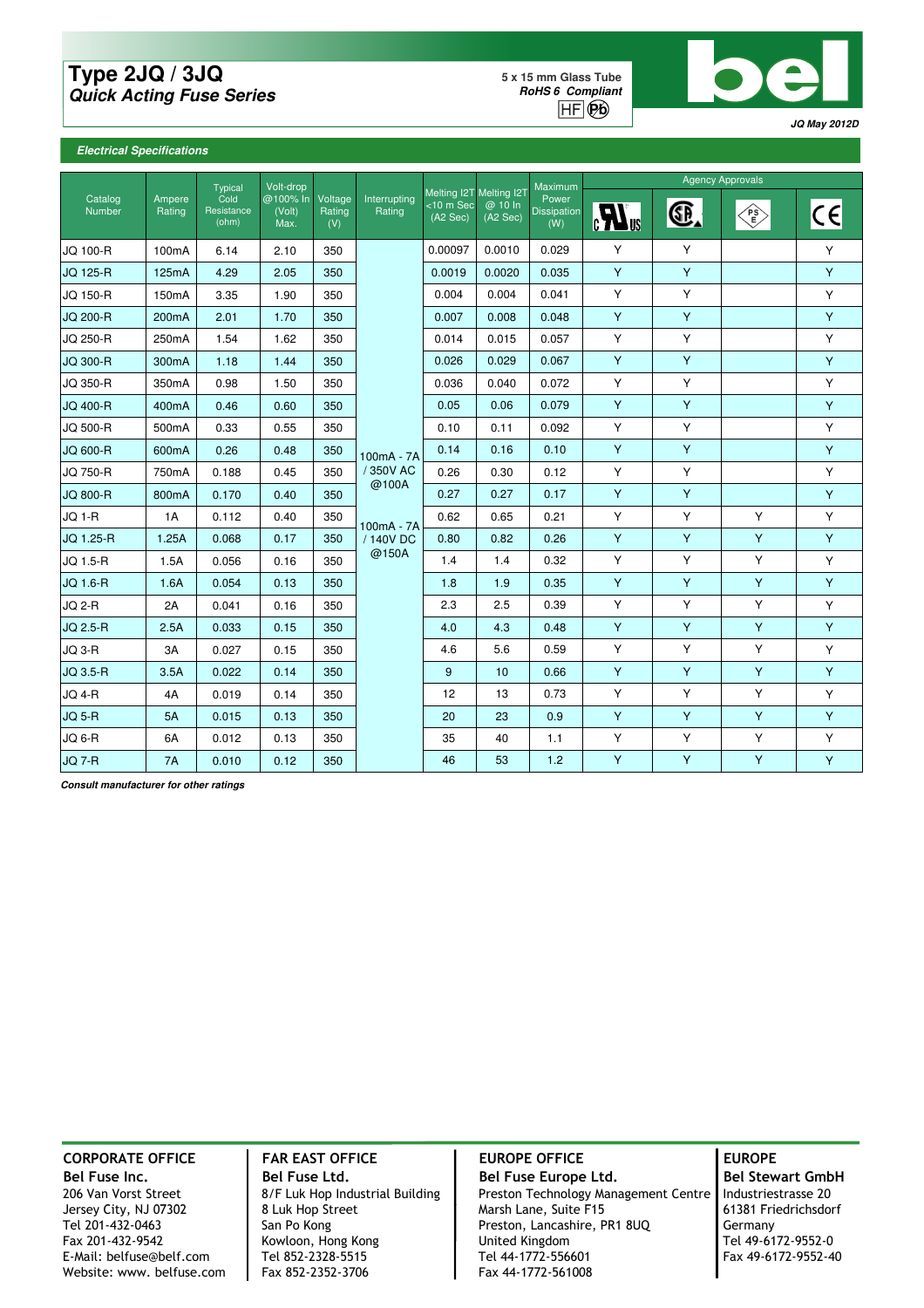# **Type 2JQ / 3JQ** Pb **Quick Acting Fuse Series**

**5 x 15 mm Glass Tube RoHS 6 Compliant**  $\overline{HF}$  $(Bb)$ 







### **Soldering Parameters**

| Lead-free Wave Soldering Profile                    |                                               |  |  |  |  |  |
|-----------------------------------------------------|-----------------------------------------------|--|--|--|--|--|
| Wave Soldering Parameter                            |                                               |  |  |  |  |  |
| Average ramp-up rate                                | 200°C / second                                |  |  |  |  |  |
| Heating rate during preheat                         | typical 1 - 2 °C / second<br>Max. 4°C/ second |  |  |  |  |  |
| Final preheat temperature                           | within 125°C of soldering temperature         |  |  |  |  |  |
| Peak temperature Tp                                 | $260^{\circ}$ C                               |  |  |  |  |  |
| Time within +0 °C / -5°C of actual peak temperature | 10 seconds                                    |  |  |  |  |  |
| Ramp-down rate                                      | 5 °C / second max.                            |  |  |  |  |  |



**Bel Fuse Inc. 206 Van Vorst Street, Jersey City, NJ 07302** ‧**Tel: 201-432-0463** ‧**Fax: 201-432-9542** ‧**E-Mail: belfuse@belf.com** Website: www.belfuse.com